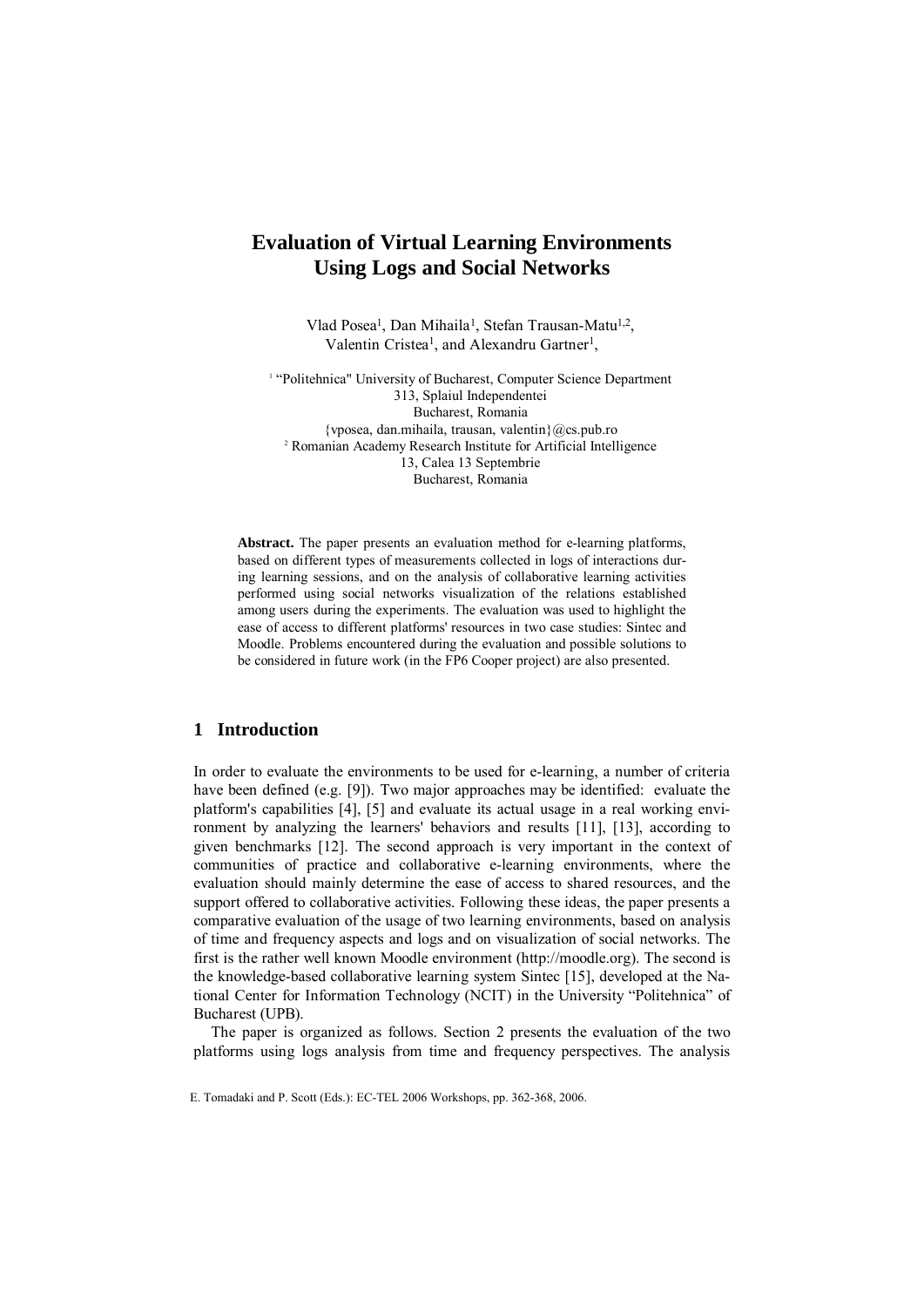aims to find how effectively are the learners using the platforms and to possible identify some improvements. Section 3 presents an evaluation of platforms' collaborative tools, based on visualization of social networks. The problems identified during the experiments, some possible solutions, and several conclusions for improving the evaluation method are reported in Section 4.

### **2 Evaluation using time and frequency-based log analysis**

In our experiments, we were interested to evaluate the ways actors (students, teachers, editors) are using the Sintec and Moodle platforms, and to derive some reference results that could be used in the comparative analysis with other platforms. We will firstly consider the differences between the way Sintec and Moodle were used for reading the learning documents on the web. These differences are due to the following factors: (1) in Sintec, the learning materials were all uploaded from the start of the class, while in Moodle, the materials were uploaded gradually; (2) in Moodle, students and teachers used also the collaborative tools, while in Sintec they did not. Using the log records of the activity of 69 students for Sintec and 248 students for Moodle, several indicators (discussed also in [10]) were computed. It is remarkable that, even if the number of indicators was not high and some of them were not available on both platforms, several conclusions can be drawn about the way platforms were used.

**Table 1.** The most important evaluation indicators for the Moodle and Sintec experiments  $("NA" - not available - means that the indicator couldn't be calculated because the logs$ weren't explicit enough or because the feature wasn't used for teaching that course)

| <i>Indicator</i>                             | <b>Moodle</b> | <b>Sintec</b> |  |
|----------------------------------------------|---------------|---------------|--|
| Average time spent / page (seconds)          | 61            | 21.24         |  |
| Median of the times spent per page           | 45            | NA.           |  |
| Average time / session                       | 297           | 1635          |  |
| Median of the times spent / session          | NA            | 952           |  |
| Average time spent on the platform (seconds) | 13571.5       | 4466          |  |
| Relative frequency of the home page          | 33%           | 23.3%         |  |
| Average number of hits / page                | 409           | 284           |  |
| Percentage of users that posted in forums    | 0.564         | <b>NA</b>     |  |
| Number of posts / user                       | 2.02          | <b>NA</b>     |  |
| Number of posts / topic                      | 1.74          | <b>NA</b>     |  |
| Length of reply (words)                      | 28            | <b>NA</b>     |  |

The **average time per session** was influenced by the way course materials were loaded on the platforms. It reflects the fact that, in Moodle, where the materials were uploaded incrementally, the students accessed more often the web site. They logged once a week to download or read the newest materials, while on the Sintec platform they mostly downloaded all the materials at once. This indicator together with the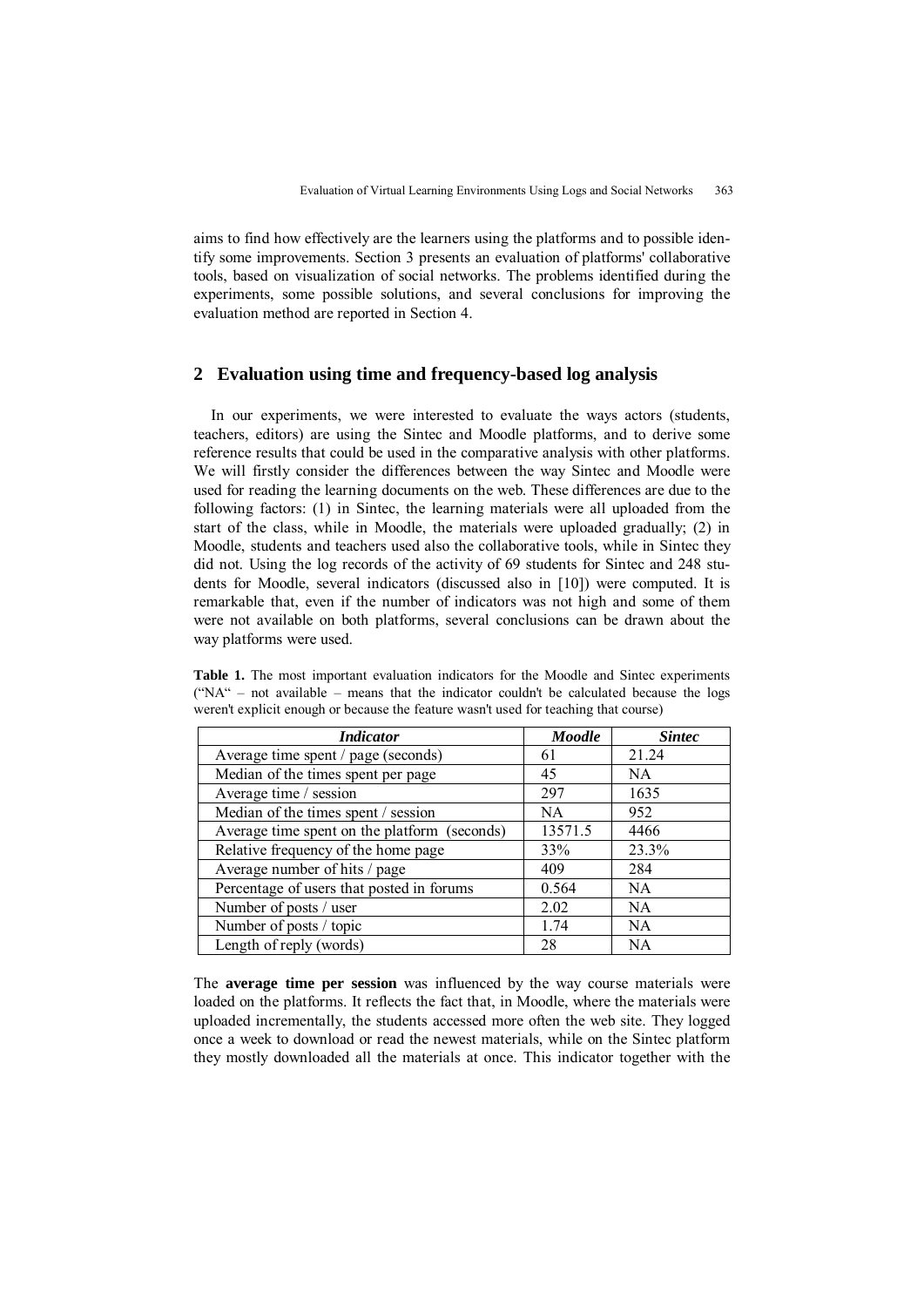364 V. Posea et al.

**number of logins** can suggest how to improve the process of posting resources on the learning platform. It is better to post resources periodically in order to encourage students to log in more often, be more active in the class, use more intensively the communication tools, and easier stay in touch with the latest news posted by the tutors.

The **time spent** per page was strongly affected by the **relative frequency of accessing the home page***.* The value of this indicator (relative frequency) is extremely high. It shows that users had troubles with using the interface, because they had to return too often to the home page in order to find another page of interest. This is also showed by the combination between the **average time spent per page** and the **median of the times spent per page**. This difference shows that there are many intermediate pages browsed very fast by the user just in search for relevant pages. These indicators also suggest possible improvements in the platform. For example, the results show that the resources need to be re-organized in a different way. One solution would be the use of a tree-menu to allow most of the resources to be accessed from one page or from a few pages. Another way to improve these indicators is also the integration of a recommender system to lead directly to the page of interest.

In the experiment with Sintec, no logs of the collaborative tools were recorded and, therefore, no such indicators were computed. In the case of Moodle, the forum collaborative tools were available to students but their use was not mandatory or even rewarded. The very small number of posts per user and especially the number of replies shows that the students preferred alternative communication channels. Even so, the average length of the posts shows that the replies given were rich in content.

In conclusion, even if users have used the 2 platforms differently, by using the methodology and the proposed indicators, we could draw an important number of conclusions.

#### **3 Evaluation of collaborative tools using visualization techniques**

Several techniques may be used for analysing the activity of the users in a forum, for example, sorting messages by author, date, and subject. Another approach is focusing on the convergence of the multiple threads that characterizes the weaving messages (this model is used in the Moodle's forum).

Graphical visualization techniques are extremely useful in various domains. Such an approach may be used also in the evaluation of collaborative tools. The idea is to generate a graphical view representing the social network [14] of the collaboration starting from the usage logs of a VLE (Virtual Learning Environment).

The social network depicts actors' relationships and presents a perspective of their social context. The nodes of the network represent actors (teachers and students) and the arcs represent the interaction between them. This type of network is essential for understanding social dynamics [14].

In our approach, the graphical representation of the social networks was generated from the Moodle logs using the Graphviz tool (http://www.graphviz.org/). Figure 1,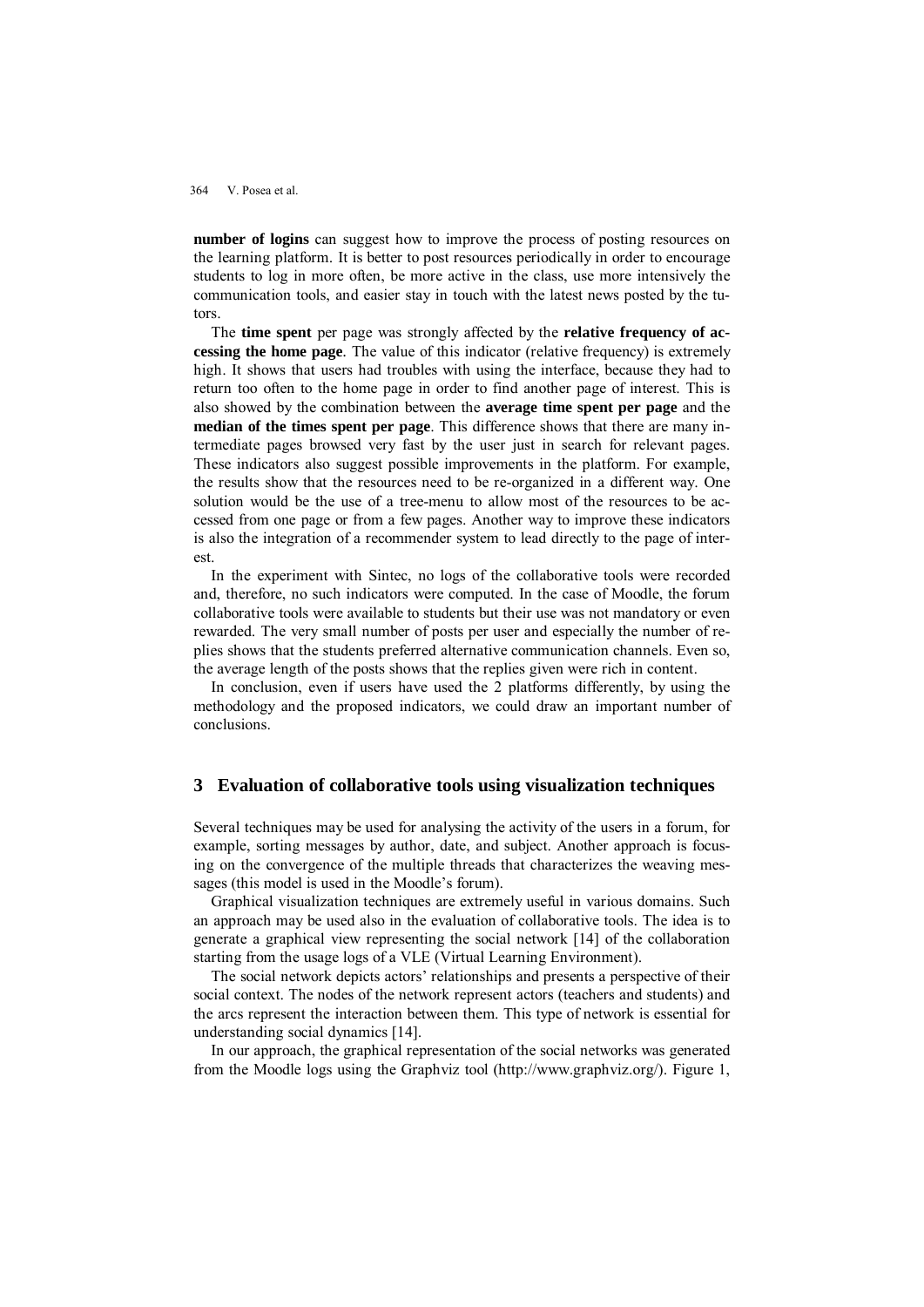which illustrates the social network of one of the forums, represents some actors who interact through messages: they initiate a thread or post reply-messages in that thread. There are five actors that had at least three reply-messages from the others. Their nodes are grey-filled. In our scenario, the actor with the id "2" is a teacher. He started a thread and many other actors responded to that message. A reply message from an actor to another actor's message is represented through an oriented edge from the first one to the second one.



**Fig. 1.** View of a part of a social network, generated from the logs of the Moodle's forum. Dotted lines represent one message (reply), normal lines represent two or three messages (replies), and bold lines represent a number of messages (replies) greater than four.

For analysing the social network generated from the Moodle's logs, we considered several indicators. First, we used the "location" of the actors in the network, measuring the **centrality** of a node [2]. This feature helps to determine the importance or prominence of an actor in the network. In our scenario, the node with the id "2", which is a teacher, has an important role in the graph. He initiates threads, posts messages and reply messages to the others. There are other nodes, coloured in grey, which have an important activity in the forum. We will see below how centrality and centralization help to analyse if there are "strong" connected teams among the students and the important role of the teacher in the communication process.

Table 2. The most important indicators for the actors in the social network in Figure. 1

| Indicators/Actors |            |  | 68 |
|-------------------|------------|--|----|
| Centrality        | $\epsilon$ |  |    |
| Density           |            |  |    |

**Density** represents other indicator, describing the general level of cohesion in a social network or the number of different people the actor interacts with [2]. The average density being low shows that students do not interact within the platform. Density is higher for the teacher meaning he keeps in touch with his students.

Another aspect of social networks that we found useful for our evaluation is **network reach** [1]. It is important for social aspects to see if an actor gets the information directly from the main actors (teachers, project managers) or if this information is got indirectly from peers. In our scenario, the length of the largest path is two, but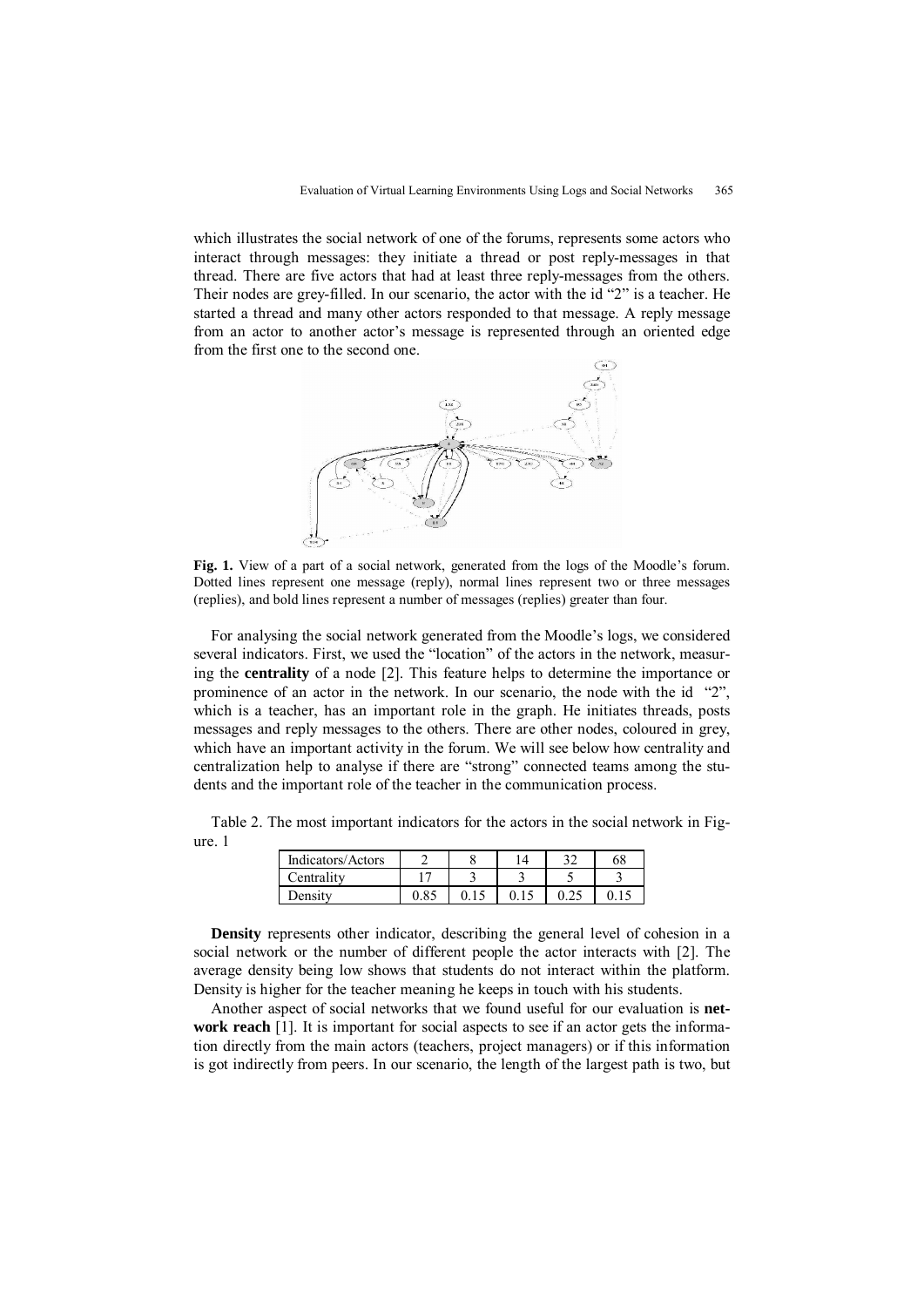366 V. Posea et al.

the predominant path has the length one. This means that students interact directly with the teacher, and that, either they do not ask questions to peers, or there is no other competent peer to answer their questions or problems.

One challenging task is to select the most relevant peers and their appropriate answers for an actor, which has a problem to solve. In [6], problems like "what is relevant?" or "to how many peers should we send the query to achieve optimal results?" are studied and three criteria of selection rose: connectivity-based selection, reputation-based selection, similarity-based selection.

To achieve the goal of selection of a competent peer, we need to compute another indicator, **centrality eigenvector** [3]. This metric, used in [8] for web page ranking, and studied in [7] for trusted e-mail addresses, is very difficult to apply to the actors in our approach. For example, if a page links to a good (trusted) page, it is a candidate for having a high rank as well [8], but in our case, if an actors replies to an actor with a high rank (maybe teacher) means nothing. However, if a highly ranked actor replies to a normal actor, he might be a candidate for achieving a greater rank. In our future work, we will include in considering these replies a semantic context, which it will help actors to receive a greater rank and to become a competent peer. As we have seen above, the teacher has the highest rank in our scenario and this rank is built on the ranks of the other actors.

**The centralization [16]** of the network shows that the teachers communicated well with the students but also shows that there aren't strong teams in the group of students because the network is centralized around the teacher. This is confirmed by the cohesion [16] indicator which shows that we can't identify groups larger than three people, one of them being a teacher. That shows that the learning process wasn't team-oriented or, if it was, the teams were not working well together or they were not using the platform features.

In conclusion, the social networks can provide a large numbers of indicators that offer information about the way students and teachers collaborate in the learning process. These indicators can and might be correlated with indicators obtained from questionnaires and logs.

## **4 Conclusions and future work**

This paper presents the results of an ongoing research on the evaluation methods for e-learning platforms. The evaluation proposed here is based on different types of measurements collected in logs during learning experiments, and makes use of social networks. The method could be used in the design and evaluation of e-learning platforms. It is thought to be used in evaluating the Cooper platform that is a collaborative, project-oriented e-learning environment under development in the STREP EU project with the same name [\(http://www.cooper-project.org](http://www.cooper-project.org) ). In this respect, one important aim of our research is to establish a proper evaluation methodology, and to gather data from other systems for a comparative analysis.

Another purpose of evaluating the usage of several e-learning platforms is to establish some benchmarks for the indicators we will measure in the Cooper platform,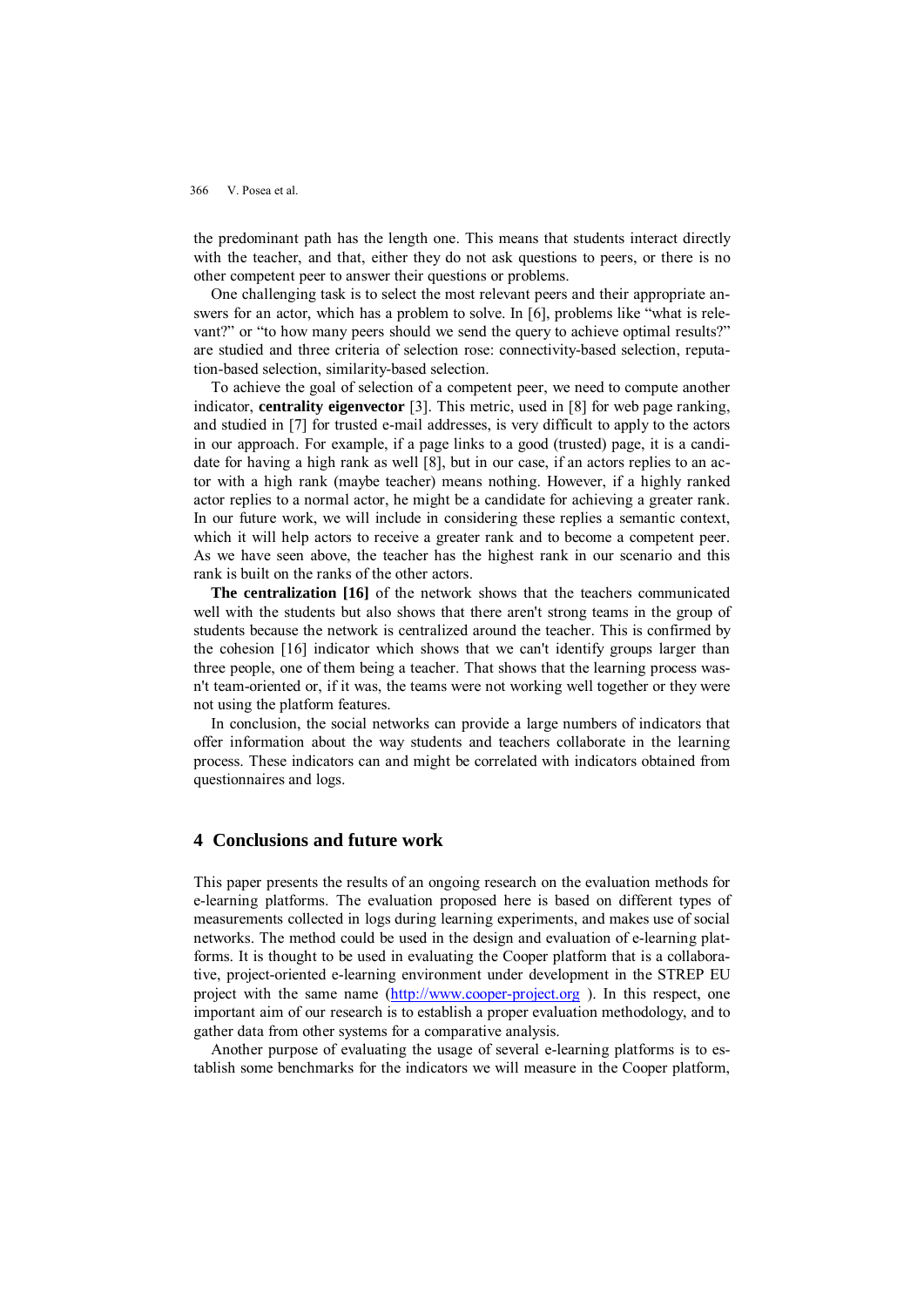and to identify what other logging mechanisms are needed in order to obtain more significant evaluation indicators.

An important aim of the evaluation is the improvement of e-learning environments by eliminating the detected drawbacks. As discussed above, one of the major issues concerning Moodle is the long length of the paths that users followed to reach a useful web page. The use of a Recommender Service (also a main idea of the Cooper project) would be extremely useful in providing shortcuts to different resources.

**Acknowledgements** This work was partially done under the FP6 projects COO-PER [\(www.cooper-project.org\)](http://www.cooper-project.org) and EU-NCIT [\(http://euncit.hpc.pub.ro\)](http://euncit.hpc.pub.ro)

## **References**

- 1. Albert, R., Barabasi, A.-L.: Statistical mechanics of complex networks. Rev. Mod. Phys. 74 (2002) 47–97
- 2. Anklam, P.: KM and the social network. In Inside Knowledge, Vol. 6, Issue 8. (2003)
- 3. Bonacich, P., Lloyd, P.: Eigenvector-like Measures of Centrality for Asymmetric Relations. Social Networks, <http://www.sscnet.ucla.edu/soc/faculty/bonacich/Asymmet.pdf> [Accessed April 2006] (2001)
- 4. Business Readiness Ratings for Open Source: A Proposed Open Standard to Facilitate Assessment and Adoption of Open Source Software [http://www.openbrr.org/docs/BRR\\_whitepaper\\_2005RFC1.pdf](http://www.openbrr.org/docs/BRR_whitepaper_2005RFC1.pdf) [Accessed April 2006]
- 5. Business Readiness Ratings for Open Source: Assessment Sample for Moodle [http://www.openbrr.org/docs/BRR\\_Worksheet\\_25Jul05\\_Moodle.xls](http://www.openbrr.org/docs/BRR_Worksheet_25Jul05_Moodle.xls) [Accessed April 2006]
- 6. Chirita, P.A., Damian, A., Nejdl, W., Siberski, W.: Search Strategies for Scientific Collaboration Networks. L3S Research Center, University of Hannover. Publications site (2005)
- 7. Chirita, P.A., Diederich, J., Nejdl, W.: MailRank: Using Ranking for Spam Detection. L3S Research Center, University of Hannover. Publications site (2005)
- 8. Chirita, P.A., Olmedilla, D., Nejdl, W.: PROS: A Personalized Ranking Platform for Web Search. L3S Research Center, University of Hannover. Publications site (2003)
- 9. EduTech LMS Evaluation <http://www.edutech.ch/lms/ev3/>[Accessed April 2006]
- 10. Juvina, I., Trausan-Matu, S., Iosif, G., van der Veer, G., Marhan, A.M., Chisalita, C.: Analysis of Web Browsing Behavior - A great potential for psychological research. In Pribeanu, C., Vanderdonckt, J. (eds.): Task Models and Diagrams for User Interface Design. Proceedings TAMODIA 2002. INFOREC Publishing House, Bucharest (2002)
- 11. Markham, S., Ceddia, J., Sheard, J., Burvill, C., Weir, J., Field, B., Sterling, L., Stern, L.: Applying Agent Technology to Evaluation Tasks in E-Learning Environments. Proceedings of the Exploring Educational Technologies Conference, Monash University, Melbourne, Australia July 16-17, 31-3 (2003)
- 12. The Institute for Higher Education Policy: Benchmarks for Success on Internet-Based Distance Education (2000)
- 13. The University of Iowa: CMS Selection methodology [http://www.uiowa.edu/~provost/elearning/cms\\_selection/](http://www.uiowa.edu/~provost/elearning/cms_selection/) [Accessed April 2006]
- 14. The University of Melbourne: What is a social network? **-** Network-based behavioural, social and policy processes